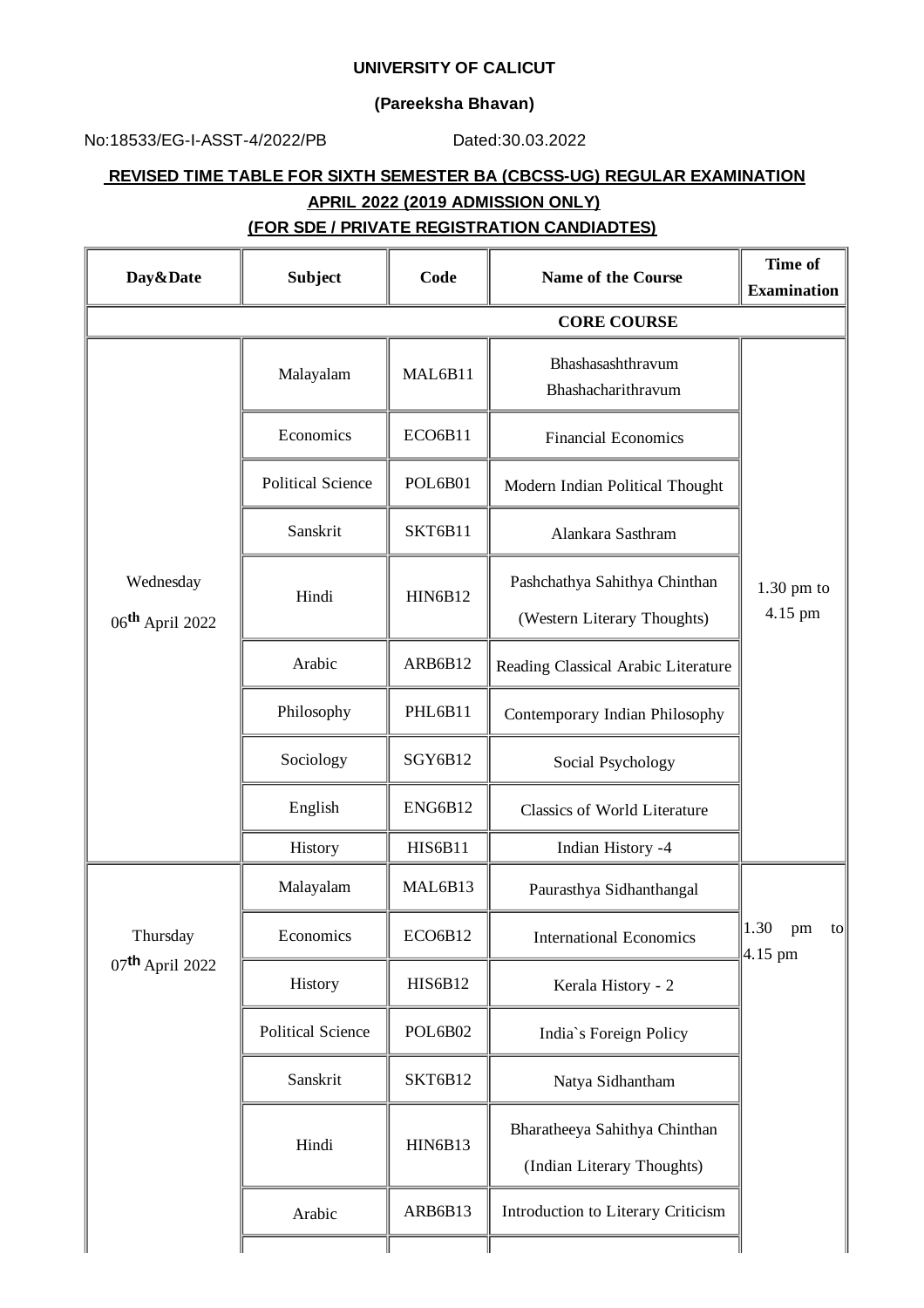| Thursday                                | Philosophy               | PHL6B12        | Philosophical Critique of Caste                                                              |                         |
|-----------------------------------------|--------------------------|----------------|----------------------------------------------------------------------------------------------|-------------------------|
| $07$ <sup>th</sup> April 2022           | Sociology                | SGY6B13        | <b>Population Studies</b>                                                                    | $1.30$ pm to<br>4.15 pm |
|                                         | English                  | ENG6B13        | <b>Film Studies</b>                                                                          |                         |
|                                         | Malayalam                | MAL6B12        | Gadhya Sahithyam                                                                             |                         |
|                                         | Economics                | ECO6B13        | Development of Economic Thought                                                              |                         |
|                                         | History                  | <b>HIS6B13</b> | <b>Gender Studies</b>                                                                        |                         |
|                                         | <b>Political Science</b> | POL6B03        | Issues in International Politics                                                             | $2.00$ pm to            |
|                                         | Sanskrit                 | SKT6B13        | Sankhyam Vedantham Cha<br>(Sankhya & Vedanta)                                                | 4.45 pm                 |
| Friday<br>08 <sup>th</sup> April 2022   | Hindi                    | <b>HIN6B14</b> | Hindi Sahithya aur Asmithamoolak<br>Vimarsh<br>(Hindi Literature and Identity<br>Discourses) |                         |
|                                         | Arabic                   | ARB6B14        | Rhetoric and Prosody                                                                         | $2.00$ pm to<br>4.45 pm |
|                                         | Philosophy               | PHL6B13        | Recent Developments in Western<br>Philosophy                                                 | $2.00$ pm to            |
|                                         | Sociology                | SGY6B11        | Invitation to Sociological Theory                                                            | 4.45 pm                 |
|                                         | English                  | ENG6B11        | Voices of Women                                                                              |                         |
|                                         | Malayalam                | MAL6B14        | Navasamskara Padanangal                                                                      |                         |
|                                         | Economics                | ECO6B14        | Economics of Growth and<br>Development                                                       |                         |
|                                         | History                  | <b>HIS6B14</b> | Indian Heritage and Plurality of<br>Cultures                                                 | $1.30$ pm to<br>4.15 pm |
| Monday<br>$11$ <sup>th</sup> April 2022 | <b>Political Science</b> | POL6B04        | Introduction to Public<br>Administration                                                     |                         |
|                                         | Sanskrit                 | SKT6B14        | Samskriti Paristhithi Padhanam<br>(Cultural and Environmental Studies<br>in Sanskrit)        |                         |
|                                         |                          |                |                                                                                              |                         |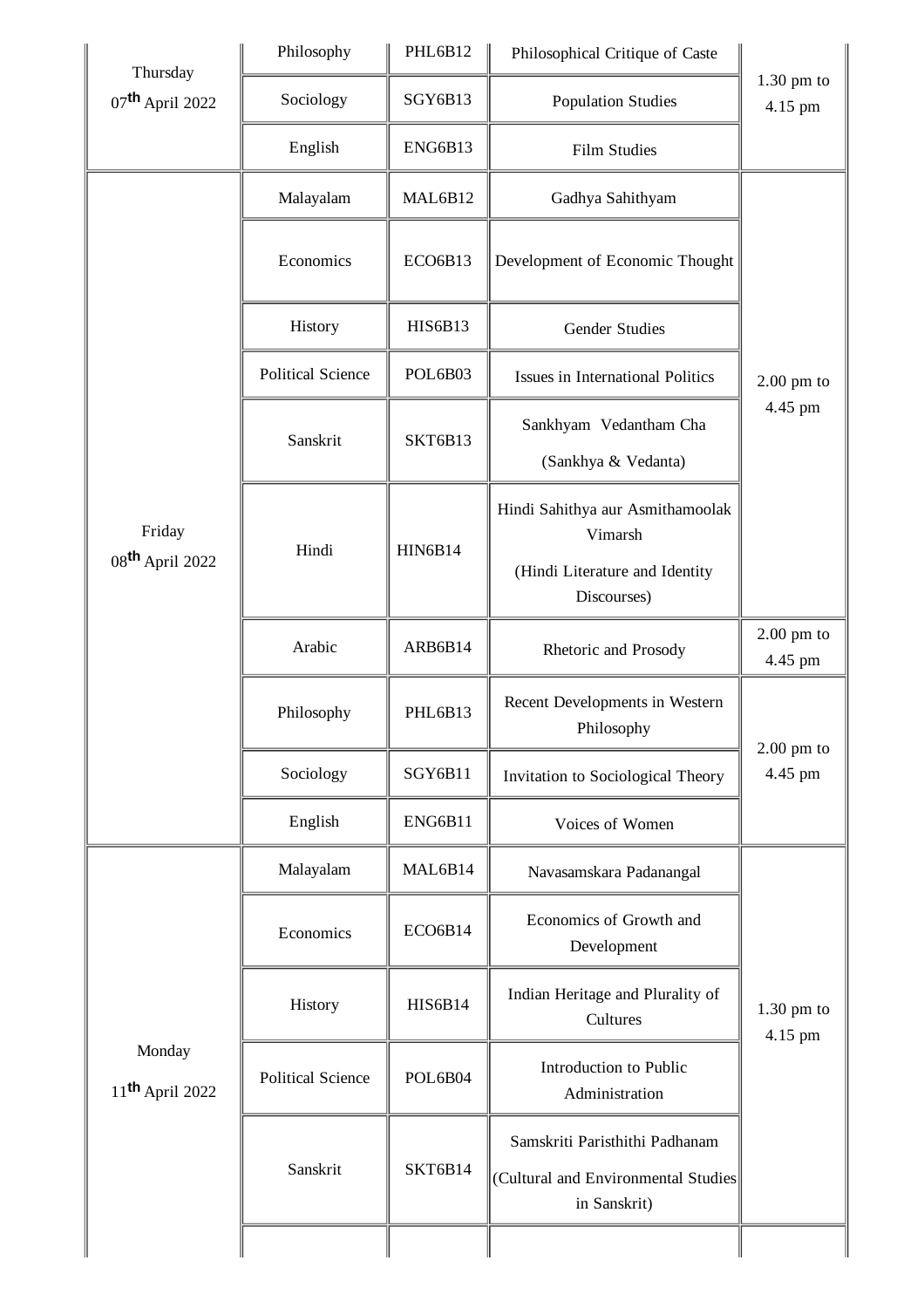|                                          | Hindi      | <b>HIN6B15</b>          | Samkaleen Hindi Kavitha<br>(Contemporary Hindi Poetry) | $1.30$ pm to<br>4.15 pm |
|------------------------------------------|------------|-------------------------|--------------------------------------------------------|-------------------------|
| Monday                                   | Philosophy | PHL6B14                 | <b>Applied Ethics</b>                                  |                         |
| $11$ <sup>th</sup> April 2022            | Sociology  | SGY6B14                 | <b>Political Sociology</b>                             | $1.30$ pm to<br>4.15 pm |
|                                          | English    | ENG6B14                 | New Literatures in English                             |                         |
| Tuesday<br>$12$ <sup>th</sup> April 2022 | History    | <b>HIS6B15</b>          | Methodology of Local Historical<br>Writing             | $1.30$ pm to<br>4.15 pm |
|                                          | Arabic     | ARB6B17                 | <b>Research Methodology</b>                            | $1.30$ pm to<br>3.45 pm |
|                                          | Hindi      | <b>HIN6B17</b>          | Research Methodology in Hindi                          | $1.30$ pm to<br>4.15 pm |
|                                          | Philosophy | PHL6B19                 | <b>Research Methodology</b>                            | $1.30$ pm to<br>3.45 pm |
|                                          | Sanskrit   | SKT6B19                 | Research Methodology in Sanskrit                       | $1.30$ pm to<br>3.45 pm |
|                                          | Sociology  | SGY6B19                 | <b>Research Methodology</b>                            | $1.30$ pm to<br>3.45 pm |
|                                          |            | <b>ELECTIVE COURSES</b> |                                                        |                         |
|                                          |            | SGY6B15                 | Life Skill Education                                   |                         |
|                                          | Sociology  | SGY6B16                 | Social Informatics                                     | $1.30$ pm to<br>4.15 pm |
| Wednesday<br>13 <sup>th</sup> April 2022 |            | SGY6B17                 | Mass Media and Society                                 |                         |
|                                          | Economics  | ECO6B16                 | <b>Basic Econometrics</b>                              | $1.30$ pm to<br>3.45 pm |
|                                          |            | ECO6B17                 | <b>Behavioural Economics</b>                           |                         |
|                                          |            | ECO6B18                 | <b>Urban Economics</b>                                 |                         |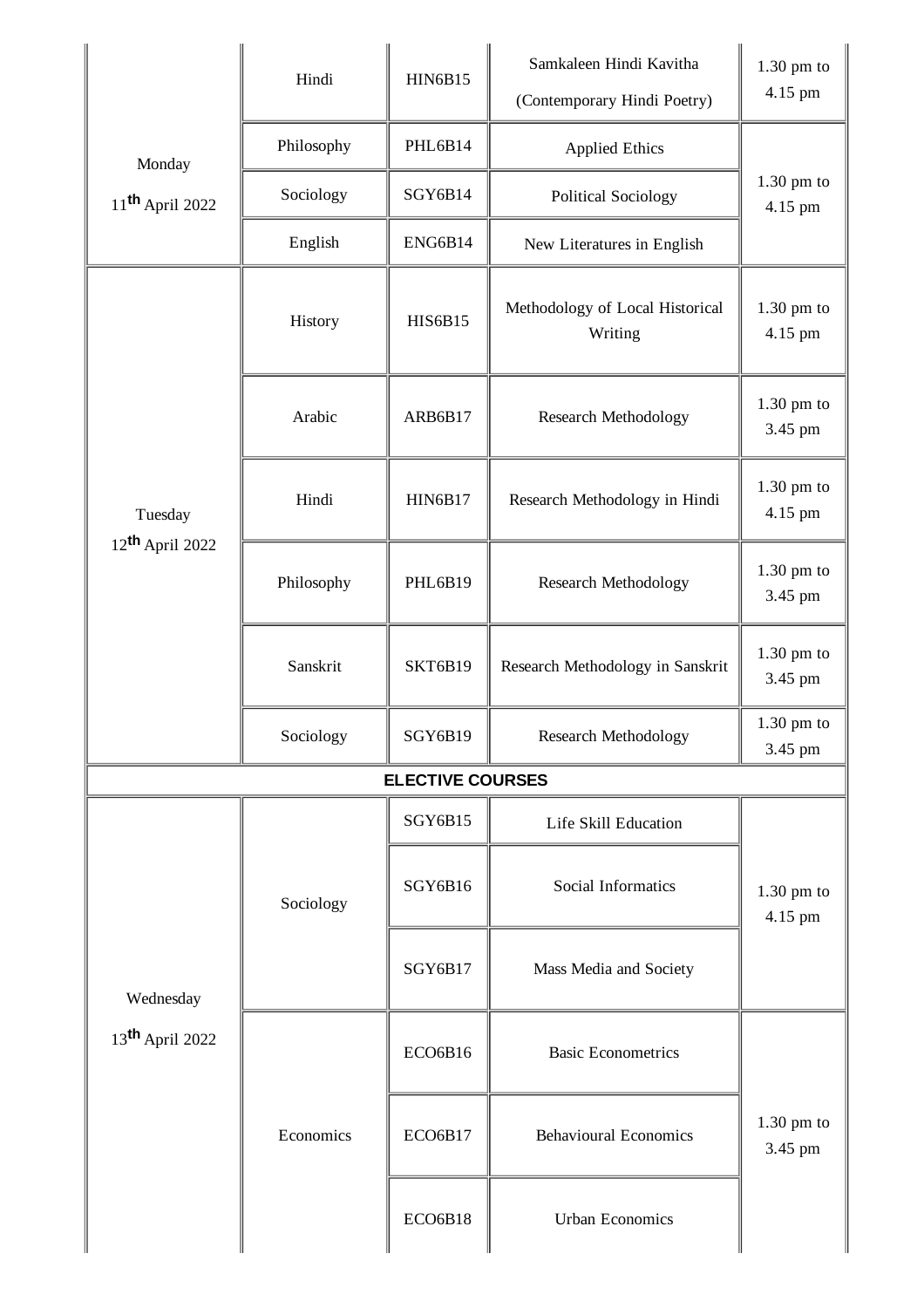|                             |                          | MAL6B17             | Sthree Padanangal                                |                         |
|-----------------------------|--------------------------|---------------------|--------------------------------------------------|-------------------------|
|                             | Malayalam                | MAL6B18             | Madhyama padanam                                 | $1.30$ pm to            |
|                             |                          | MAL6B19             | Cyber Malayalam                                  | 3.45 pm                 |
|                             | History                  | <b>HIS6B16</b>      | History of Archaeology in India                  |                         |
|                             |                          | <b>HIS6B17</b>      | History of Epigraphy in India                    | $1.30$ pm to            |
|                             |                          | <b>HIS6B18</b>      | Oral History                                     | 3.45 pm                 |
|                             |                          | <b>HIS6B19</b>      | History of Human Rights                          |                         |
|                             |                          | POL6B05             | Human Rights                                     |                         |
|                             | <b>Political Science</b> | POL6B06             | Development Administration                       | $1.30$ pm to<br>3.45 pm |
|                             |                          | POL6B07             | International Organisation &<br>Administration   |                         |
| Wednesday                   | Sanskrit                 | SKT6B15             | Malayalam Writers in Sanskrit                    | $1.30$ pm to<br>4.15 pm |
| 13 <sup>th</sup> April 2022 |                          | SKT6B17             | Sanskrit Theatre of Kerala                       |                         |
|                             |                          | SKT6B16             | Kavisiksha                                       |                         |
|                             | Philosophy               | $ $ PHL6B15(01) $ $ | Gandhian Philosophy in the<br>Contemporary World | $1.30$ pm to<br>4.15 pm |
|                             |                          | PHL6B15(02)         | Philosophy of Religion                           |                         |
|                             | Arabic                   | ARB6B15             | Arabic Journalism and Media                      | $1.30$ pm to<br>4.15 pm |
|                             |                          | ARB6B16             | Indian Writings in Arabic                        |                         |
|                             | English                  | ENG6B15             | Literature of the Marginalized                   |                         |
|                             |                          | ENG6B16             | Digital Literature and English                   | $1.30$ pm to<br>3.45 pm |
|                             |                          | ENG6B17             | Writing for the Media                            |                         |
|                             |                          | ENG6B18             | <b>Translation Studies</b>                       |                         |